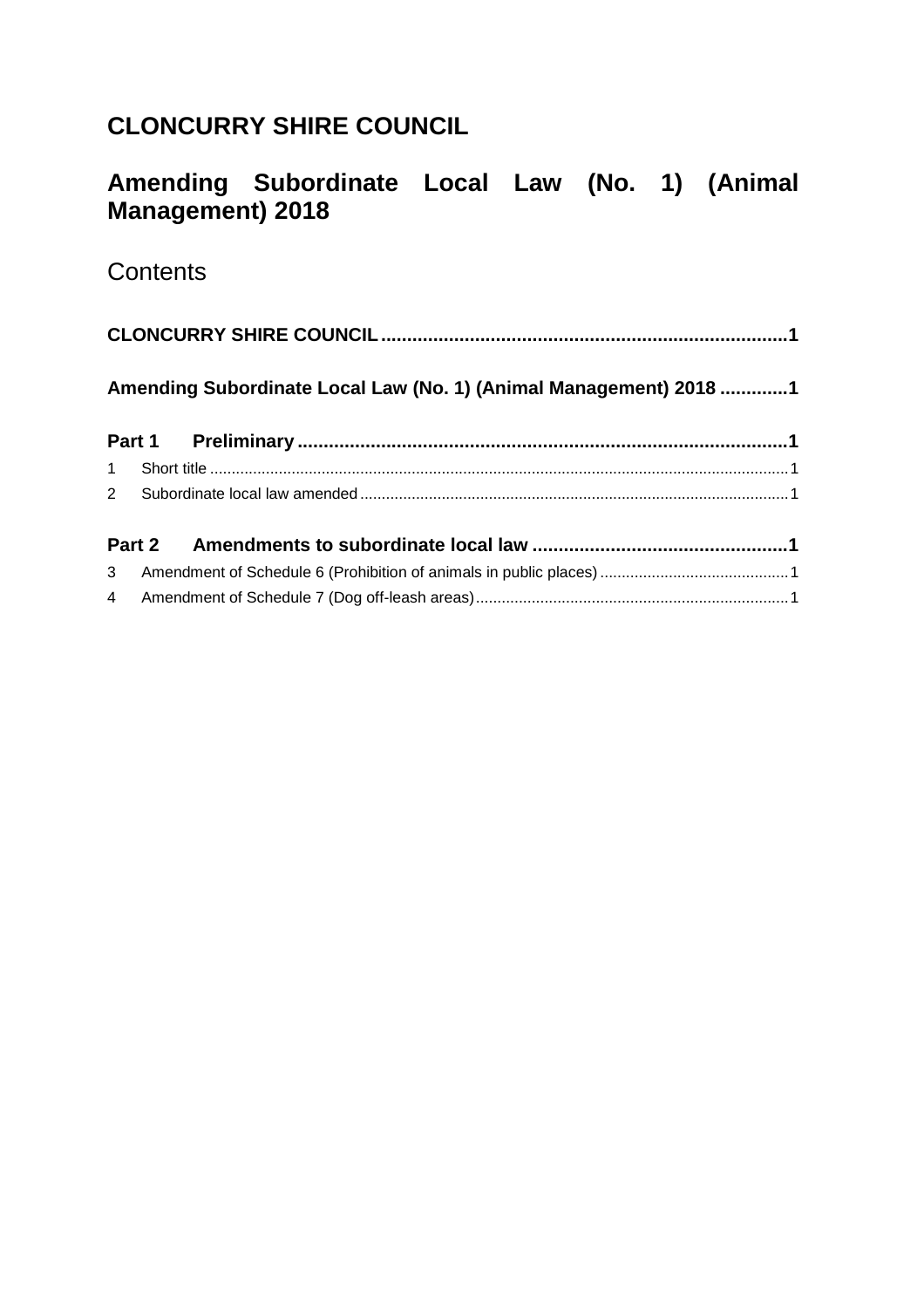## <span id="page-1-0"></span>**Part 1 Preliminary**

#### <span id="page-1-1"></span>**1 Short title**

This subordinate local law may be cited as *Amending Subordinate Local Law (No. 1) (Animal Management) 2018.*

#### <span id="page-1-2"></span>**2 Subordinate local law amended**

This subordinate local law amends *Subordinate Local Law No. 2 (Animal Management) 2014.*

### <span id="page-1-3"></span>**Part 2 Amendments to subordinate local law**

#### <span id="page-1-4"></span>**3 Amendment of Schedule 6 (Prohibition of animals in public places)**

(1) Schedule 6, from item 1, column 1 *insert* the following after the wording 'All land under local government control where sport is played'– ..other than in a designated dog off-leash area

#### <span id="page-1-5"></span>**4 Amendment of Schedule 7 (Dog off-leash areas)**

(1) Schedule 7—

*omit,* from 'There are no dog off-leash areas' and *insert the following:* –

| Column <sub>1</sub>                      | Column <sub>2</sub>                                                                                                                                                                                                                                                                                                                                                                                                                                                                                                                                                                                                                                                                                                                                                                                                            |
|------------------------------------------|--------------------------------------------------------------------------------------------------------------------------------------------------------------------------------------------------------------------------------------------------------------------------------------------------------------------------------------------------------------------------------------------------------------------------------------------------------------------------------------------------------------------------------------------------------------------------------------------------------------------------------------------------------------------------------------------------------------------------------------------------------------------------------------------------------------------------------|
| Dog off-leash area                       | Minimum Standards                                                                                                                                                                                                                                                                                                                                                                                                                                                                                                                                                                                                                                                                                                                                                                                                              |
| <b>Cloncurry Recreational</b><br>Reserve | Dogs are permitted to be off-leash during the<br>hours of 5:00am to 9:00am only;<br>Dogs must be under supervision and effective<br>control, and be responsive to the commands of a<br>responsible person at all times. This means they<br>are under direct supervision of a responsible<br>person, not harassing, intimidating, attacking,<br>stalking or mounting another animal or person;<br>Dogs must be registered;<br>All faces must be removed by the responsible<br>person and disposed of properly;<br>The responsible person must take all reasonable<br>steps to prevent animals from causing a<br>disturbance or nuisance to other users of the<br>facility;<br>Dogs must be on a leash at all times when not in<br>the off-leash area. This includes car parks and<br>open areas adjacent to the off-leash area; |